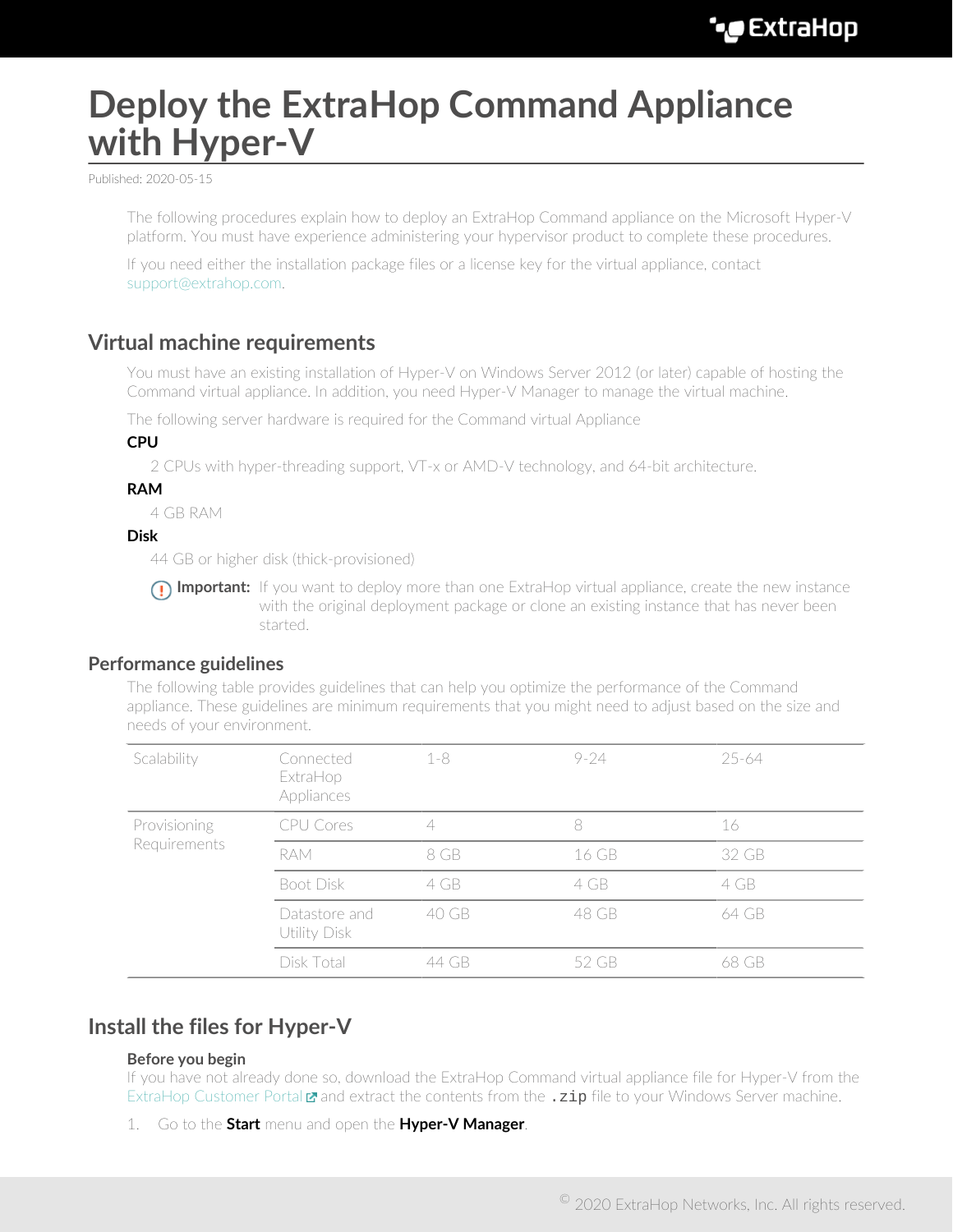

- 2. In the right pane of the Hyper-V Manager, click **New** and select **Import Virtual Machine…**.
- 3. If the Before You Begin screen appears, click **Next**. Otherwise, continue to the next step.
- 4. Browse to the folder with the extracted files and click **Next**.
- 5. Select the virtual machine to import and click **Next**.
- 6. Select **Copy the virtual machine** and click **Next**.
- 7. On Choose Folders for Virtual Machine Files, select the location to store the configuration of the VM and click **Next**.
- 8. On Choose Storage Folders to Store Virtual Hard Disks, select a location to store the virtual hard disks and click **Next**.
- 9. On the summary screen review your choices and then click **Finish**.
- 10. Wait several minutes for the files to copy.
- 11. In the Virtual Machines list, right-click the virtual machine and select **Start**.
- 12. Right-click the virtual machine again and select **Connect**.
- 13. Click the green start button at the top of the screen and wait for the login prompt.



- 14. At the login prompt, type shell and then press ENTER.
- 15. At the password prompt, type default, and then press ENTER.
- 16. Run the show ipaddr command to display the IP address of the Discover appliance. You need the IP address to apply the ExtraHop license in the next procedure.



**Note:** If your network does not support DHCP, see [Configure a Static IP Address](#page-1-0) to set a static IP address.

## <span id="page-1-0"></span>**Configure a static IP address through the CLI**

The ExtraHop system is delivered with DHCP enabled. If your network does not support DHCP, no IP address is acquired, and you must configure a static address manually.

- **Important:** For deployments that include a Discover appliance that is connected to a Command appliance, we strongly recommend configuring a unique hostname  $\mathbb{Z}$ . If the IP address on the Discover appliance is changed, the Command appliance can re-establish connection easily to the Discover appliance by hostname.
- 1. Establish a console connection to the ExtraHop system.
- 2. At the login prompt, type shell and then press ENTER.
- 3. At the password prompt, type default, and then press ENTER.
- 4. To configure the static IP address, run the following commands:
	- a) Enable privileged commands:

#### enable

- b) At the password prompt, type default, and then press ENTER.
- c) Enter configuration mode:

#### configure

d) Enter the interface configuration mode:

#### interface

e) Run the  $ip$  command and specify the IP address and DNS settings in the following format:  $ip$ ipaddr <ip\_address> <netmask> <gateway> <dns\_server>